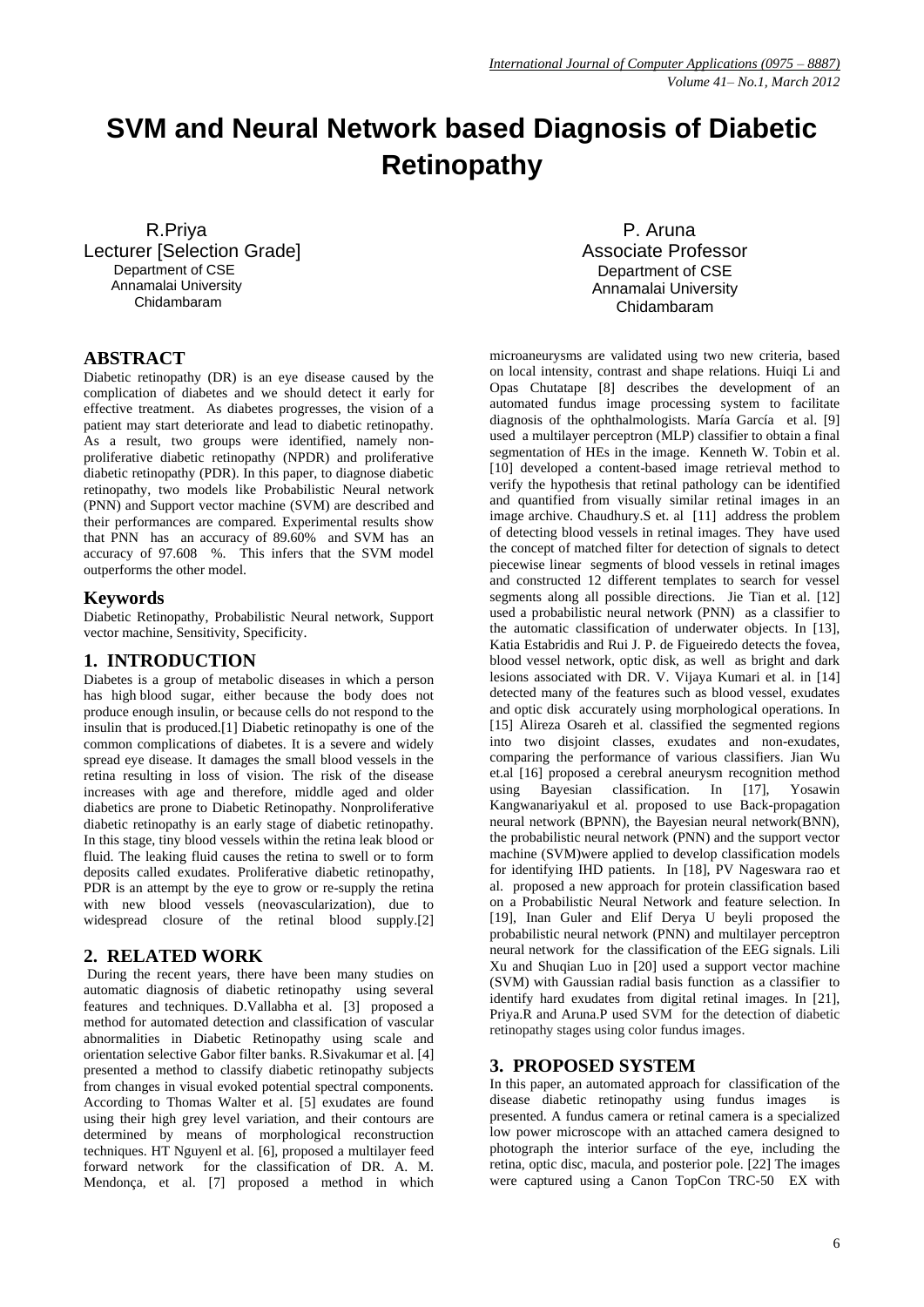Nicon retinal camera at a field-of-view (FOV) of 50°. The acquired image resolution is 1280 x 1024 in 24bit JPEG format. The evaluation of the proposed automated diagnosis system of diabetic retinopathy have been performed by using a set of 250 images which is a combination of normal, NPDR and PDR affected images. The original image which is of size  $1280 \times 1024$  is converted to gray scale image. After that, adaptive histogram equalization is applied to improve the contrast of the image. Then, DWT is applied and the size of the image is reduced into half as  $640 \times 512$ . Then Matched filter response (MFR) is applied to reduce the noise in the image. Finally, Fuzzy c-means clustering is applied to segment the blood vessels in the image. After pre-processing of images is completed , features such as Radius, Diameter, Area, Arc length, Centre Angle and Half area are calculated for each image. Then Modeling Techniques like PNN, Bayes Theory and SVM are used and their performances are compared. Finally, the images are classified into three groups namely, normal image, Non-Proliferative Diabetic Retinopathy (NPDR), and Proliferative Diabetic Retinopathy (PDR). The remainder of this paper is organized as follows. Section 4 describes the preprocessing of images. Section 5 explains the feature extraction. Section 6 describes the classification of DR disease using Support Vector Machine. Section 7 explains Probabilistic Neural Network. Section 8 describes the experimental results. Section 9 gives the conclusion. Figure 1. gives the block diagram of the proposed system for diagnosis of Diabetic Retinopathy.



**Fig. 1: Block diagram for the comparison between two classifiers for Diagnosis of DR** 

# **4. PREPROCESSING OF IMAGES**

In detecting abnormalities associated with fundus image, the images have to be pre-processed in order to correct the problems of uneven illumination problem. The techniques for preprocessing include Gray scale Conversion, Adaptive Histogram Equalization, Discrete Wavelet Transform, Gaussian Matched Filter Response and Fuzzy C-means Clustering for segmentation of blood vessels. The acquired image resolution is  $1280 \times 1024$  in 24bit JPEG format. The color image of an eye is taken as input image and is converted to a grayscale image. Adaptive histogram equalizsation which is used to improve contrast in images, is applied to the gray scale converted eye image. Consider a running sub image W of N X N pixels centered on a pixel P(i,j), the image is filtered

to produce another sub image P of (N X N) pixels according to the equation below:

$$
P_n = 255 \left( \frac{\left[ \phi_w(p) - \phi_w(Min) \right]}{\left[ \phi_w(Max) - \phi_w(Min) \right]} \right) \tag{1}
$$

Where

$$
\phi_w(P) = \left[1 + \exp\left(\frac{\mu_w - p}{\sigma_w}\right)\right]^{-1} \tag{2}
$$

and *Max* and *Min* are the maximum and minimum intensity values in the, whole eye image while  $\mu_w$  indicate the local window mean and  $\sigma_w$  indicate standard deviation which are defined as:

$$
\mu_{w} = \frac{1}{N^2} \sum_{(i,j)\in(k,l)} P(i,j) \tag{3}
$$

$$
\sigma_w = \sqrt{\frac{1}{N^2} \sum_{(i,j)\in(k,l)} (P(i,j) - \mu_w)^2}
$$
 (4)

As a result of this adaptive histogram equalisation, the dark area in the input eye image that was badly illuminated has become brighter in the output eye image while the side that was highly illuminated remains or reduces so that the whole illumination of the eye image is same. The transform of a signal is just another form of representing the signal. It does not change the information content present in the signal. The Discrete Wavelet Transform (DWT), which is based on subband coding, is found to yield a fast computation of Wavelet Transform. It is easy to implement and reduces the computation time and resources required. Wavelet transform decomposes a signal into a set of basis functions. These basis functions are called wavelets. Wavelets are obtained from a single prototype wavelet  $\psi(t)$  called mother wavelet by dilations and shifting:

$$
\psi_{a,b}(t) = \frac{1}{\sqrt{a}} \psi(\frac{t-b}{a})
$$
\n(5)

where  $a'$  is the scaling parameter and  $b'$  is the shifting parameter. The mother wavelet used to generate all the basis functions is designed based on some desired characteristics<br>associated with that function. [cA,cH,cV,cD] = associated with that function. [cA,cH,cV,cD] =  $dwt2(X, 'wname')$  computes the approximation coefficients matrix cA and details coefficients matrices cH, cV, and cD (horizontal, vertical, and diagonal, respectively), obtained by wavelet decomposition of the input matrix X where X is the given input eye image after applying adaptive histogram equalization. The 'wname' string contains the wavelet name. In this paper, Haar wavelet is used. As a result of applying this DWT to the eye images , the size of the images are reduced to half. So size of the eye images are now  $640 \times 512$ . The matched filter is the optimal linear filter for maximizing the signal to noise ratio (SNR) in the presence of additive stochastic noise. The optimal filter is given by

$$
h_{opt}(d) = -\exp(-d^2/2\sigma^2)
$$
 (6)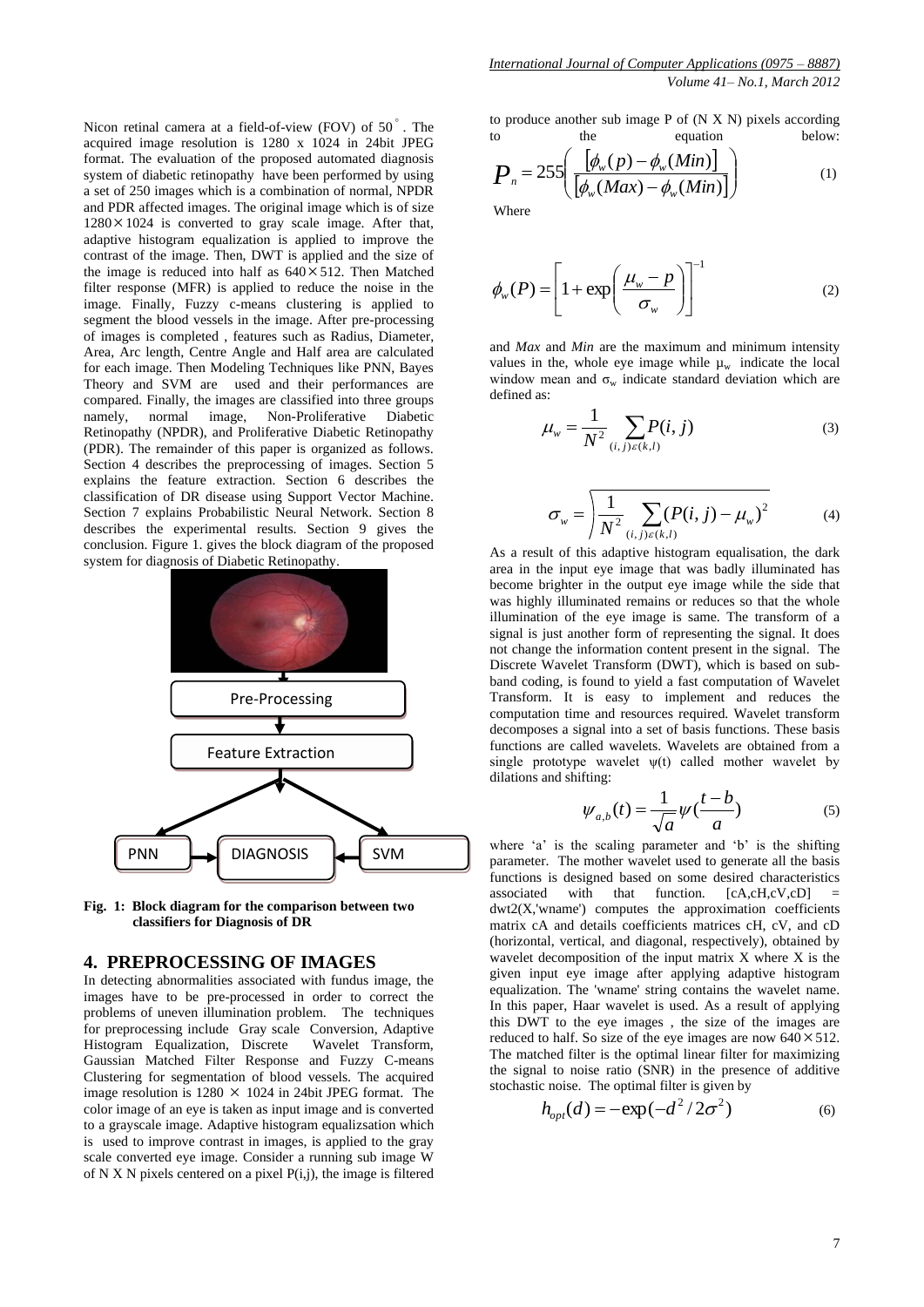The negative sign indicates that the vessels are darker than the background. Also, instead of 'n' different types of objects having to be identified, the problem reduces to deciding whether or not a particular pixel belongs to a blood vessel. If the magnitude of the filtered output at a given pixel location exceeds a certain threshold, the pixel is labeled as a part of a vessel. When the concept of matched filter is extended to two dimensional images, it must be appreciated that a vessel may be oriented at any angle  $\theta(0 \leq \theta \leq \pi/2)$ . The matched filter s(t) will have its peak response only when it is aligned at an angle  $\theta \pm \pi/2$ . Thus, the filter needs to be rotated for all possible angles, the corresponding responses are to be compared, and for each pixel only the maximum response is to be retained. Consider the response of this filter for a pixel belonging to the background retina. Assuming the background to have constant intensity with zero mean additive Gaussian white noise, the expected value of the filter output should ideally be zero. Instead of matching a single intensity profile of the cross section of a vessel, a significant improvement can be achieved by matching a number of cross sections (of identical profile) along its length simultaneously. Such a kernel may be mathematically expressed as

 $K(x,y) = -\exp(-x^2/2\sigma^2)$  $for|y| \le L/2$  (7) Where  $L$  is the length of the segment for which the vessel is assumed to have a fixed orientation. Here the direction of the vessel is assumed to be aligned along the y-axis. For the vessels at different orientations, the kernel has to be rotated accordingly. As a result of applying this MFR to retinal images, response due to the noise is suppressed significantly, where no blood vessel is present. Fuzzy c-means (FCM) is a method of clustering which allows one piece of data to belong to two or more clusters. Here it is used to segment the input eye image and detect the blood vessels. Information about blood vessels can be used in grading disease severity or as part of the process of automated diagnosis of diseases with ocular manifestations. It is based on minimization of the following objective function:

$$
J_{m} = \sum_{i=1}^{N} \sum_{j=1}^{C} u_{ij}^{m} \|x_{i} - c_{j}\|^{2}, 1 \leq m < \alpha
$$
 (8)

where m is any real number greater than 1,  $u_{ii}$  is the degree of membership of  $x_i$  in the cluster j,  $x_i$  is the ith of d-dimensional measured data,  $c_i$  is the d-dimension center of the cluster, and ||\*|| is any norm expressing the similarity between any measured data and the center. The algorithm is composed of the following steps:

1. Initialize  $U=[u_{ii}]$  matrix,  $U(0)$ 

2. At k-step: calculate the centers vectors  $C(k) = [c_j]$  with  $U(k)$ 



3. Update  $U(k)$ ,  $U(k+1)$ 

$$
u_{ij} = \frac{1}{\sum_{k=1}^{c} \left( \frac{\left\| x_i - c_j \right\|}{\left\| x_i - c_k \right\|} \right)^{\frac{2}{m-1}}}
$$

4. If  $||U(k+1) - U(k)|| \leq \epsilon$  then STOP; otherwise return to step 2.

The Original DR affected eye Images and the resulting images after preprocessing are shown in Figure 2. below.



**Fig. 2: (a) NPDR affected Eye Image (f) PDR affected Eye Image (b),(g) Histogram Equalization (c),(h) Discrete Wavelet Transform (d),(i) Matched Filter Response (e),(j) Fuzzy C-means segmentation** 

#### **5. FEATURE EXTRACTION**

After performing the above mentioned preprocessing steps, the new eye image is obtained. Since the retinal image is of shape circle, features related to circle are taken. The features that are extracted are: Radius, Diameter, Area, Arclength, Center Angle and Half Area.

a) Radius:

The radius of the circle is determined by using the formula

Radius, 
$$
r = \frac{\sqrt{Area}}{\pi}
$$
 (9)

*π* is approximately 3.142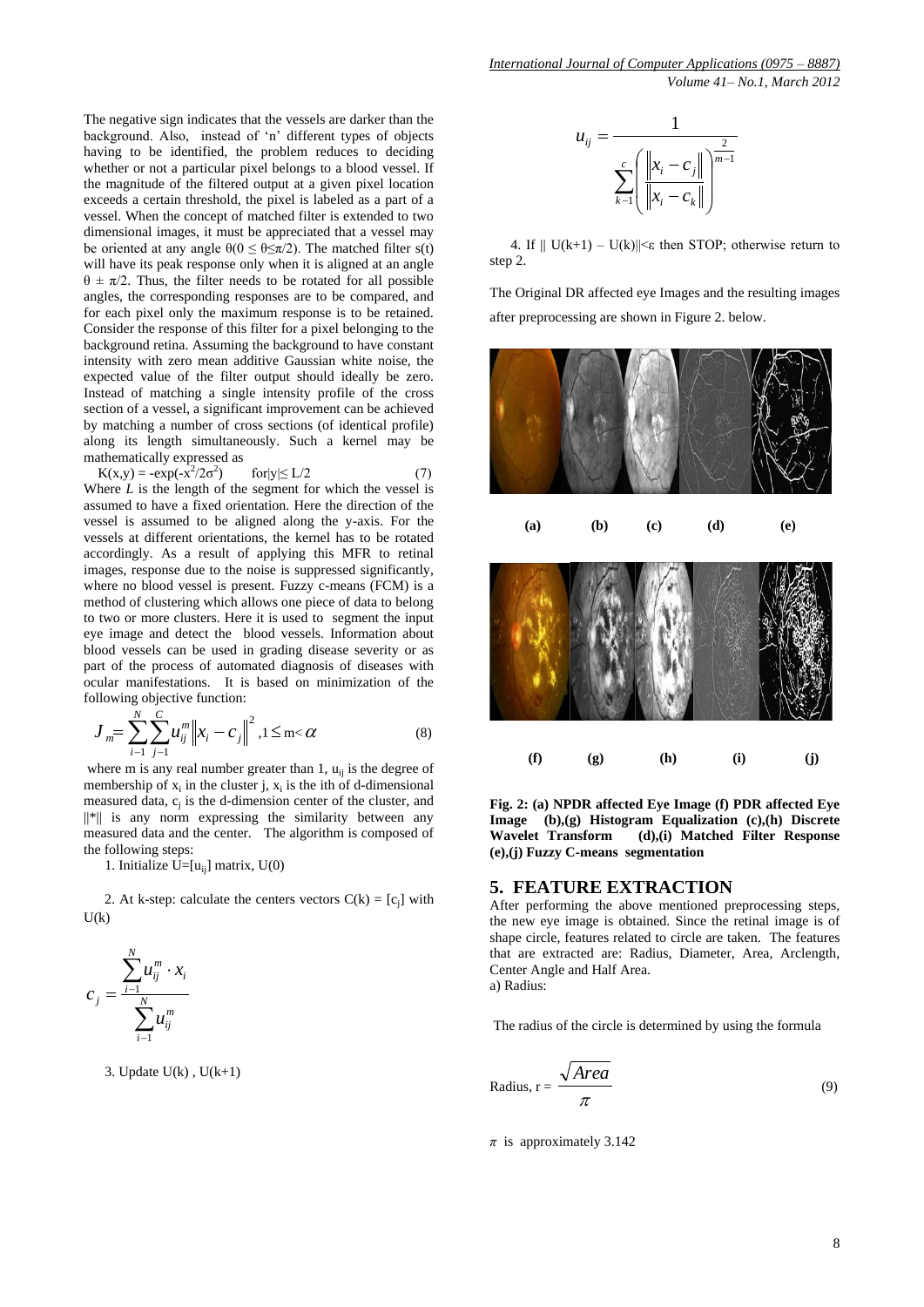b) Diameter:

The diameter of the circle is determined by using the formula

Diameter, $d=2r$  (10)

c) Area

 The area of a circle is determined by using the formula Area= $\pi r^2$ (11)

d) Arclength

The length of an arc is determined by using the formula

$$
\text{Arclength} = R \left( \frac{2\pi C}{360} \right) \tag{12}
$$

*C* is the [center angle](http://www.mathopenref.com/circlecentral.html) of the arc,  $R$  is the [radius](http://www.mathopenref.com/radius.html) of the arc

e) Center Angle

A center angle is determined by using the formula *Perimeter*

$$
CenterAngle = 360 \t(2 \pi r) \t(13)
$$

f)HalfArea

Half area is determined by using the formula

Half area = 
$$
\frac{Areaofcircle}{2}
$$
 (14)

## **6. SUPPORT VECTOR MACHINE**

Support vector machine training process is applied to analyze training data to find an optimal way to classify images into their respective classes namely PDR, NPDR or Normal.



 **(a)**



**Input Space**

#### **(b)**

#### **Fig. 3: Architecture of SVM**

SVM is a robust technique for data classification and regression. It is described in detail by Vapnik [23]. SVM models search for a hyperplane that can linearly separate classes of objects (Fig.3 a). Support vector machine is used to discriminate the various categories. Classification parameters are calculated using support vector machine learning. The training process analyzes training data to find an optimal way to classify images into their respective classes. The training data should be sufficient to be statistically significant. The support vector machine learning algorithm is applied to produce the classification parameters according to calculated features. The derived classification parameters are used to classify the images. The image content can be discriminated into the various categories in terms of the designed support vector classifier. To fit nonlinear curves to the data, SVM make use of a *kernel function* to map the data into a different space where a hyperplane can be used to do the separation. SVM can be applied to non-linear classification using nonlinear kernel functions to map the input data onto a higher dimensional feature space in which the input data can be separated with a linear classifier (Fig. 3 b). Kernel function  $K(x,y)$  represents the inner product  $\langle \phi(x), \phi(y) \rangle$  in

feature space. In this work, we have used polynomial kernel which is given by,

$$
K(x, x^{'}) = (x.x^{'} + 1)^{d}
$$
 (15)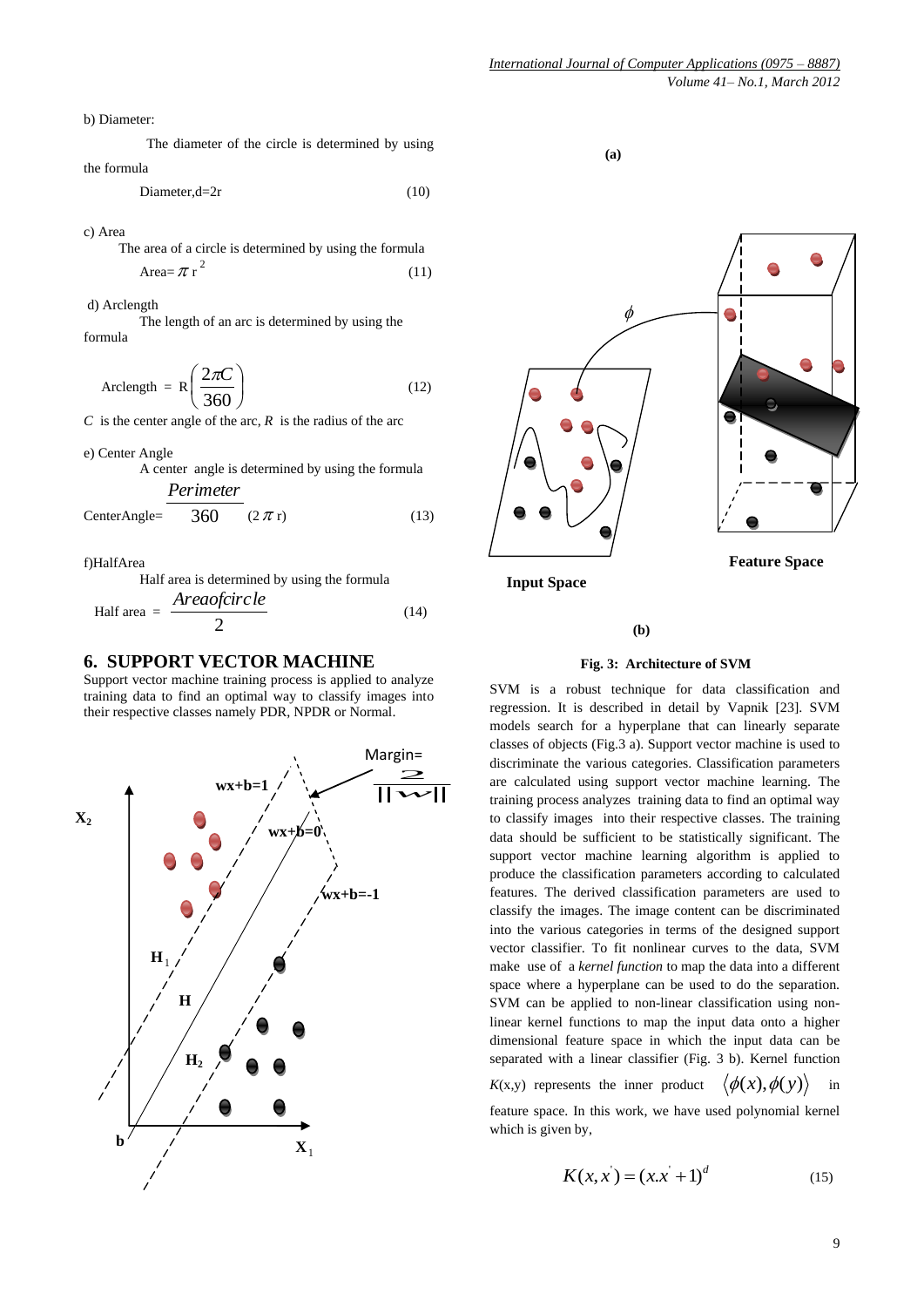Where x and  $\overline{x}$  are the training vectors, d is the kernel parameter. The size of the input training vector is 250 \* 6. The output can be one of the three categories namely normal, NPDR and PDR.

## **7.PROBABILISTIC NEURAL NETWORK**

The PNN was first proposed in [24].The architecture of a typical PNN is as shown in Fig. 4. The PNN architecture is composed of many interconnected processing units or neurons organized in successive layers. The input layer unit does not perform any computation and simply distributes the input to the neurons in the pattern layer. On receiving a pattern *x* from the input layer, the neuron *xij* of the pattern layer computes its output

$$
\phi_{ij}(x) = \frac{1}{(2\pi)^{\frac{d}{2}}\sigma^d} \exp\left[-\frac{(x - x_{ij})^T (x - x_{ij})}{2\sigma^2}\right]^{(16)}
$$

where *d* denotes the dimension of the pattern vector *x*,  $\sigma$  is the smoothing parameter, and *xij* is the neuron vector .Suppose,  $W_{dn}$  is the input to the pattern layer for 'd' varies from 1, 2, ... 250, corresponding to 250 tested images and 'n' varies from 1, 2, ......., 6 corresponding to the feature vector. The pattern layer can be processed and the output layer has a node for each pattern classification. The sum for each hidden node is sent to the output layer and the highest values wins. This method has been done for three classes namely normal, NPDR and PDR.



Fig.4 Architecture of Probabilistic neural **Network** Figure 4. Probablistic 4. Probablistic 4. Probablistic 4. Probablistic 4. Probablistic 4. Probablistic 4. Probablistic 4. Probablistic 4. Probablistic 4. Probablistic 4. Probablistic 4. Probablistic 4. Probablistic 4. Prob

# **8. EXPERIMENTAL RESULTS**

The Proposed method was implemented in Matlab and Microsoft Visual Basic 6.0 . The results of the classification Procedures are shown in Table 1. Table 2 shows the result of Sensitivity, Specificity and Percentage of accuracy for the three classes of eye images using the two classifiers. The ROC graphs are a useful tecnique for organizing classifiers and visualizing their performance. Fig. 5. gives the comparison of ROC curve for the two models. Thus SVM overwhelms the PNN model. Fig  $6 - Fig 7$  are the snapshots for diagnosing the retinal images as normal, Nonproliferative diabetic retinopathy or Pro-liferative retinopathy using PNN and SVM Classification

### **Table 1: Results of PNN and SVM classification**

| Models     | True<br>Positive | True<br>Negative | False<br>Positive | False<br>Negative |
|------------|------------------|------------------|-------------------|-------------------|
| <b>PNN</b> | 180              | 44               | h                 | 20                |
| <b>SVM</b> | 196              | 48               |                   |                   |

 **Table2:Results of sensitivity, specificity, % of accuracy** 

| Models     | Sensitivity | Specificity | Accuracy |
|------------|-------------|-------------|----------|
|            |             |             |          |
|            |             |             |          |
| <b>PNN</b> | 90          | 88          | 89.6     |
|            |             |             |          |
| <b>SVM</b> | 98          | 96          | 97.6     |
|            |             |             |          |



**Fig. 5: ROC Curve for Comparison of PNN and SVM**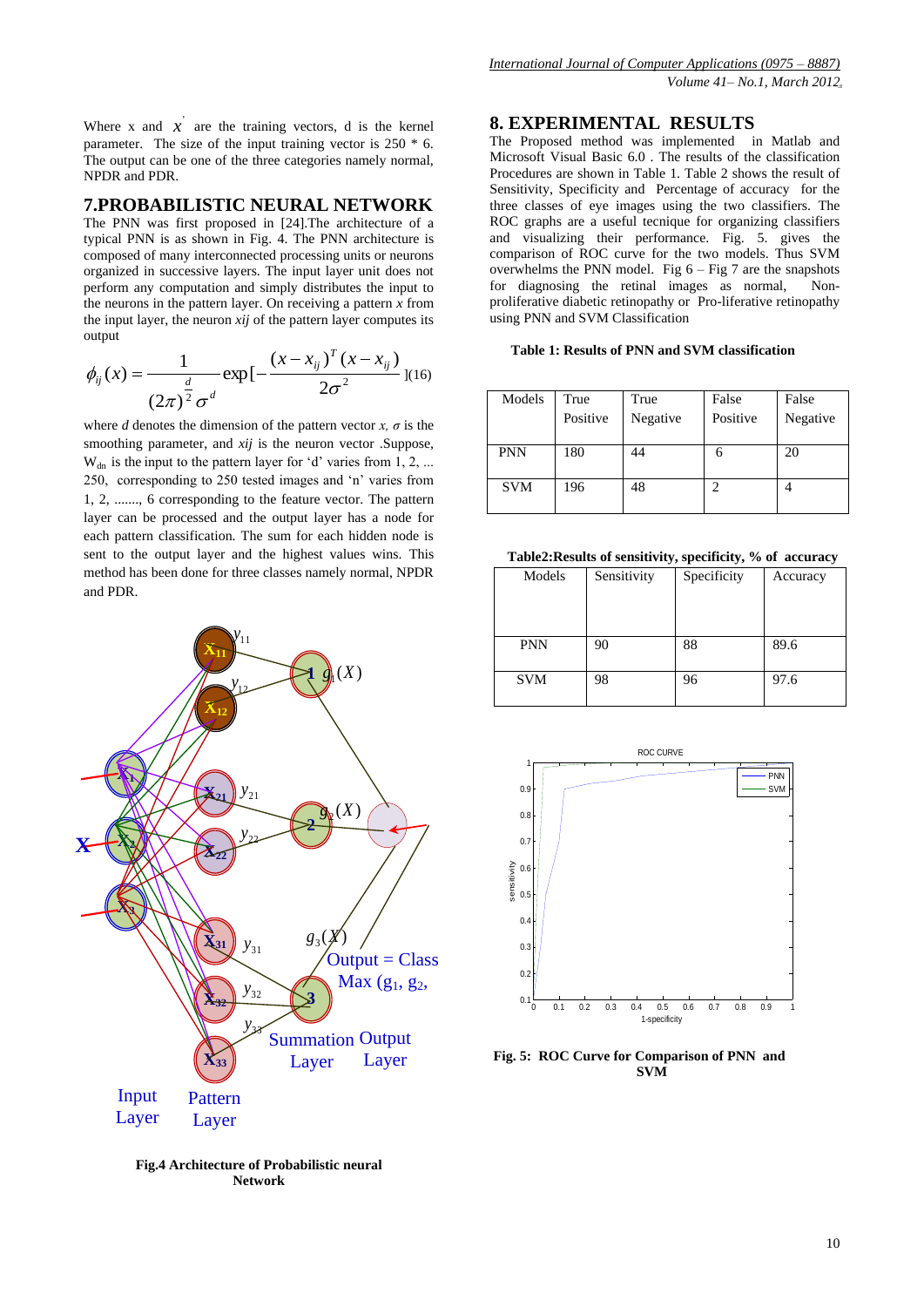

 **(a)PNN Training (b) PNN Testing**

 **Fig. 6: Snapshots for PNN Classification** 



**(a) SVM Training (b) SVM Testing**

#### **Fig. 7: Snapshots for SVM Classification**

Clearly, the two classification system produces encouraging results. Sinthanayothin et al. [25] have differentiated diabetic retinopathy from normal retina using image processing algorithms. In their method, retinal images were preprocessed using adaptive, local, contrast enhancement. Their system, based on a multilayer perceptron neural network, yielded a sensitivity of 80.21% and a specificity of 70.66%.

Larsen et al, have used image processing algorithm for the detection of hemorrhages and microaneurysms to diagnose diabetes retinopathy [26]. Their algorithm demonstrated a specificity of 71.4% and a resulting sensitivity of 96.7% in detecting diabetic retinopathy when applied at a tentative threshold setting for use in diabetic retinopathy screening.

Our system is far better as compared to the other works discussed so far. In our present work, we are able to identify normal, npdr and pdr cases of the DR correctly with an accuracy of more than 80% and a sensitivity of more than 90% in all the two models.

## **9. CONCLUSION**

Diabetic Retinopathy is a disease which causes vision loss rapidly. The input color retinal images are of poor quality. So they were pre-processed using Grayscale conversion, Adaptive Histogram Equalization, Discrete Wavelet Transform, Matched filter and Fuzzy C-means segmentation. From the pre-processed images features were extracted for classification process. As an achievement of this work, the DR has been classified into two categories NPDR and PDR using PNN and SVM. All the two techniques used for the classification were good in performance, but SVM is more efficient than PNN from the obtained results. Thus this work has given a successful Diabetic Retinopathy Diagnosing method which helps to diagnose the disease in early stage which mutually reduces the manual work.

## **ACKNOWLEDGMENT**

The authors would like to thank Dr. W. Ashok baskaran, Senior Civil Surgeon, Opthalmalogy, Cuddalore for his help in obtaining the images used in this research.

# **REFERENCES**

- [1] Diabetes mellitus: http://en.wikipedia.org/wiki/Diabetes\_mellitus
- [2] Advanced Vision Care: http://www.advancedvisioncare.com/conditions.php
- [3] Vallabha,D., Dorairaj, R., Namuduri K. and Thompson., H, "Automated Detection and Classification of Vascular Abnormalities in Diabetic Retinopathy", IEEE, 2004.
- [4] R.Sivakumar, G.Ravindran, M.Muthayya, S.Lakshminarayanan, C.U. Velmurughendran, "Diabetic Retinopathy Classification", IEEE, 2003.
- [5] Thomas Walter, Jean-Claude Klein, Pascale Massin, and Ali Erginay ,"A Contribution of Image Processing to the Diagnosis of Diabetic Retinopathy — Detection of Exudates in Color Fundus Images of the Human Retina", VOL. 21, NO. 10, IEEETransactions On Medical Imaging, October, 2002
- [6] [HT Nguyen, M Butler, A Roychoudhry, AG Shannon, J Flack, P Mitchell, "Classification of Diabetic retinopathy using neural networks", 18th Annual International Conference of the IEEE Engineering in Medicine and Biology Society, Amsterdam 1996.
- [7] A.M. Mendonca, A.J.Campilho, J.M. Nunes, " Automatic Segmentation of Microaneurysms in Retinal Angiograms of Diabetic Patients".
- [8] Huiqi Li and Opas Chutatape, "Fundus Image Features Extraction", Proceedings of the 22nd Annual EMBS International Conference, July 23- 28, 2000.
- [9] María García, Roberto Hornero, Clara I. Sanchez, María I. Lopez and Ana Díez, "Feature Extraction and Selection for the Automatic Detection of Hard